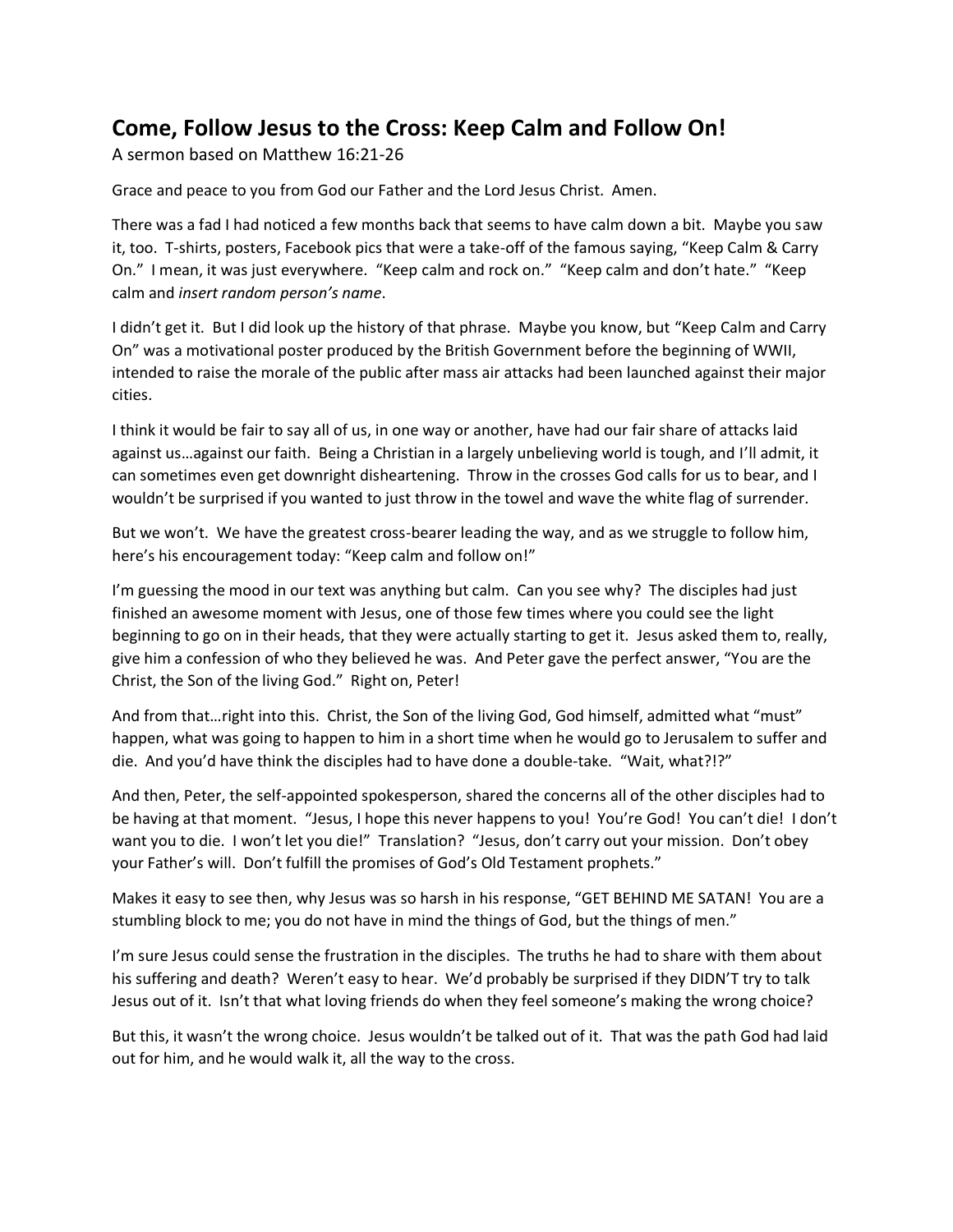And the disciples' place? Not where they were trying to be, as obstacles in Jesus' path, like a pothole or a tree blown down in the road, making it impassible. No, "If anyone would come after me, he must deny himself and take up his cross and follow me." In other words, their place was behind Jesus, following him, bearing their own crosses.

Same place we ought to be, wouldn't you agree? Early in Matthew, Jesus has similar words to speak, "Anyone that does not take his cross and follow me is not worthy of me." Following Jesus, for us, also includes a cross.

Let's talk about that cross for a moment, not Jesus's cross, but yours. Do you know what it is? Well, in general, the crosses Christians bear are the hardships and sufferings and persecutions they endure as a consequence of faithfully following Christ. It's what you and I face as a result of our faith in Jesus These crosses vary from person to person, but every Christian must expect to bear a cross.

Do you know what yours is? I mean, we all have our own crosses. Every person's cross is going to look different. So, what's yours? I can tell you a little bit about what mine looks like. My cross often focuses on me rather than being Christ-centered.

"If I were a better preacher, people would listen and come; I must be doing something wrong or I would be more successful. How come they don't like me?" "Maybe it will work if I tell more funny stories in the sermon; maybe then they will like me and listen to me; perhaps less about repentance and our sins and Jesus dying for our sins and more about – well, anything, everything else…maybe that will work." "Maybe if I'm not so strict in doctrine and practice, maybe if I give a little here and a little there, I will grow this church faster; we can get around to "tough stuff" later when they are more mature and like me well enough to listen to it." As if it depends all on me and my work instead of only on Christ and his greater work.

What about you? It changes as we grow older. When you were younger, maybe it dealt with selfdoubts and the want to find your niche, to fit in.

Questions, like, "If God really cared about me, why does he let me suffer so all alone in the world, with no one who understands me or really cares about me?" "What's the point in resisting sins that I know I'm going to commit anyway? Why not just give up instead of tormenting myself with a struggle that I'll lose anyways?" "If I don't do what everybody else does, then I won't have any friends. Worse yet, they will discover what I am working so hard to keep a secret: I'm weird!"

Or, maybe as you've gotten older, the cross has changed to mis-ordered priorities. With the business of making a living, getting ahead, accomplishing goals, or even just surviving from day to day in this world, it can turn our eyes away from the cross of Christ to focus on me, me, me. Our priorities can become altogether worldly, doing whatever it takes to get ahead and be comfortable, fixing our eyes on the temporal and the temporary instead of the eternal. Where the temptation is to serve me first, care about me first, and eh, others and maybe even God, they take the back seat, or maybe I don't even have to care about anyone else.

Admit it, it's hard, isn't it? I've shared with you before how tiring being a believer in Christ is…that every moment I have to be thinking about living for Christ and making God-pleasing decisions. It's hard. And then, throw in these very real crosses with the hardships and sufferings I'm supposed to be carrying and temptations I'm supposed to be fighting and avoiding. It's hard. And we would like nothing more than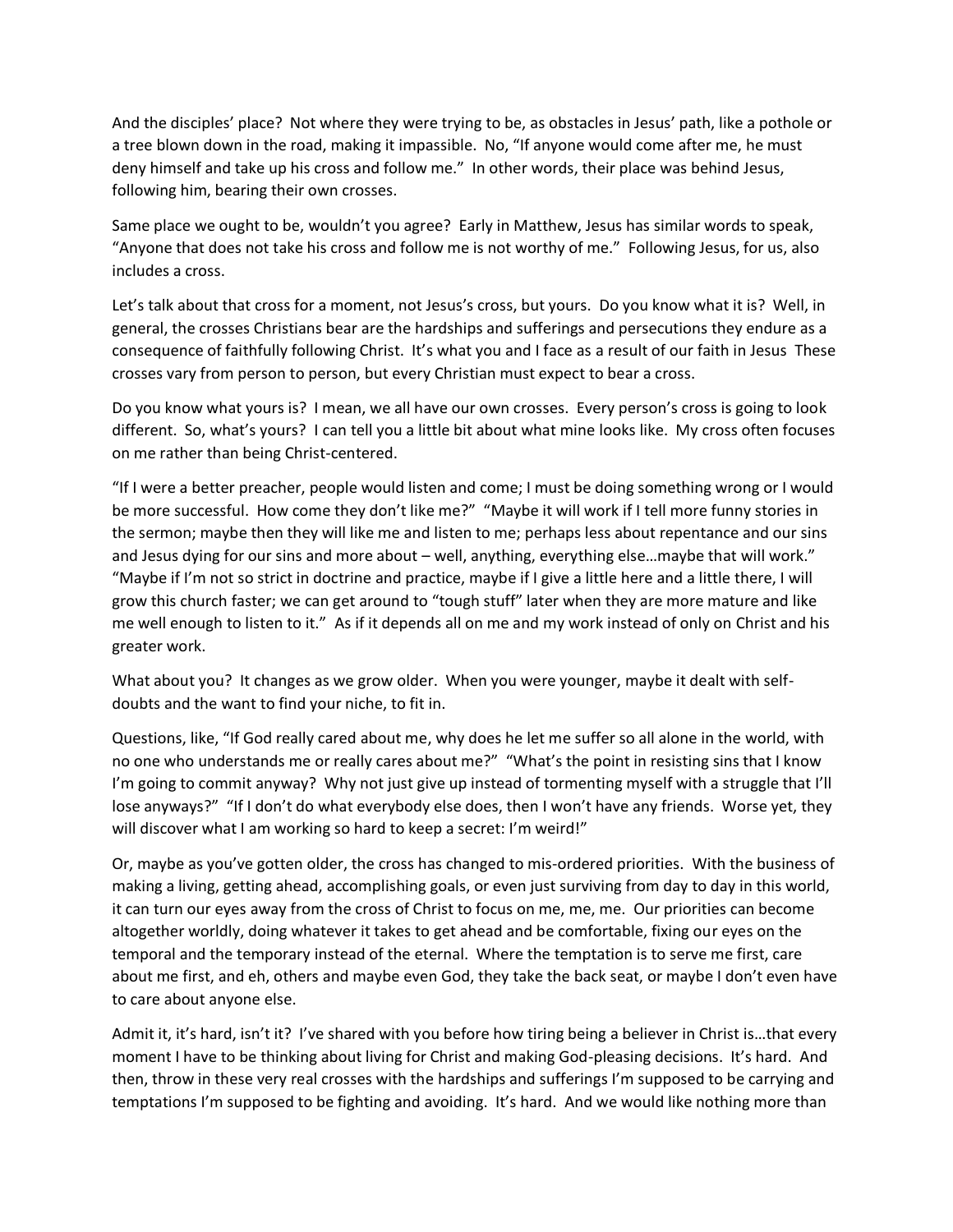to throw it off and be relieved of the painful burden for good, right? After all, no one else in this unbelieving world is carrying one. But you see the danger in that, don't you?

Listen again to Jesus' words, "If anyone would come after me, he must deny himself and take up his cross and follow me. For whoever wants to save his life will lose it, but whoever loses his life for me will find it. What good will it be for a man if he gains the whole world, yet forfeits his soul? Or what can a man give in exchange for his soul?"

What does it mean to deny yourself? As hard as it is, it's less of me and more of Jesus. Less of serving my wants and desires and more, all about serving Jesus. It's forfeiting the world for the eternal good of my soul.

And we haven't always done that. You can think of times when your selfish, sinful concerns have trumped God's will. You can think of time when you've denied God instead of yourself. You can think of times when you've tried to throw off your cross or complain about it instead of embracing it.

And you know what Jesus has to say? "Get behind me! You are a stumbling block to me!" Every sin, one more time we're acting like Peter, trying to prevent Jesus from carrying his cross. Every sin, one more obstacle meant to trip Jesus up, and stop him. Every sin, one more weight we're putting on his cross, making it heavier and heavier.

So you know what Jesus says? "Get behind me!" You see, we may not always see the necessity of our own cross, but thank God that Jesus did. Remember the word Jesus used when he was explaining to his disciples the route he would soon embark upon? He "must."

He must go to Jerusalem. He must suffer many things. He must be killed. It was absolutely necessary for Jesus to carry his cross. It was absolutely necessary for Jesus to lead the way.

And you need only look at the events of Holy Week to see how he did. Jesus never tried to wiggle his way out of his responsibility as the Savior of the world. Jesus never complained about the weight of his cross and his mission, but lovingly and eagerly went. Jesus never the obstacles thrown in the way by sinners, including you and me, to drive him off course or stop him completely.

No, Jesus must…and Jesus did. The perfect life Jesus had to live on this earth because no other human being ever has…he did. The substitutionary death Jesus had to die because it was the only way he could bear all of our sins and give us his perfect life in exchange…he did. And the resurrection Jesus had to experience because he's God and he promised he would, but even more importantly, so it could serve as your guarantee, and mine, that our lives, filled with our own individual crosses, would also end in a glorious resurrection and the crown of eternal life for us. Yeah, he must…and he did!

That's why Jesus says, "Get behind me." If you and I were leading the way, we'd be lost. We couldn't make it to heaven on our own. But with Jesus leading the way, with his life, death, and resurrection, be assured of this: salvation is yours. Forgiveness is yours. Heaven is yours.

That, heaven, is our ultimate goal. That road is not done for any of us, not yet. That road involves selfdenial. It involves self-sacrifice for God. It involves carrying our cross. Because of Jesus, once and for all, you say good-bye to yourself. Once you pick up your cross, you never put it down. Following Jesus means to completely lose sight of self and your own interests and to focus your attention entirely on him.